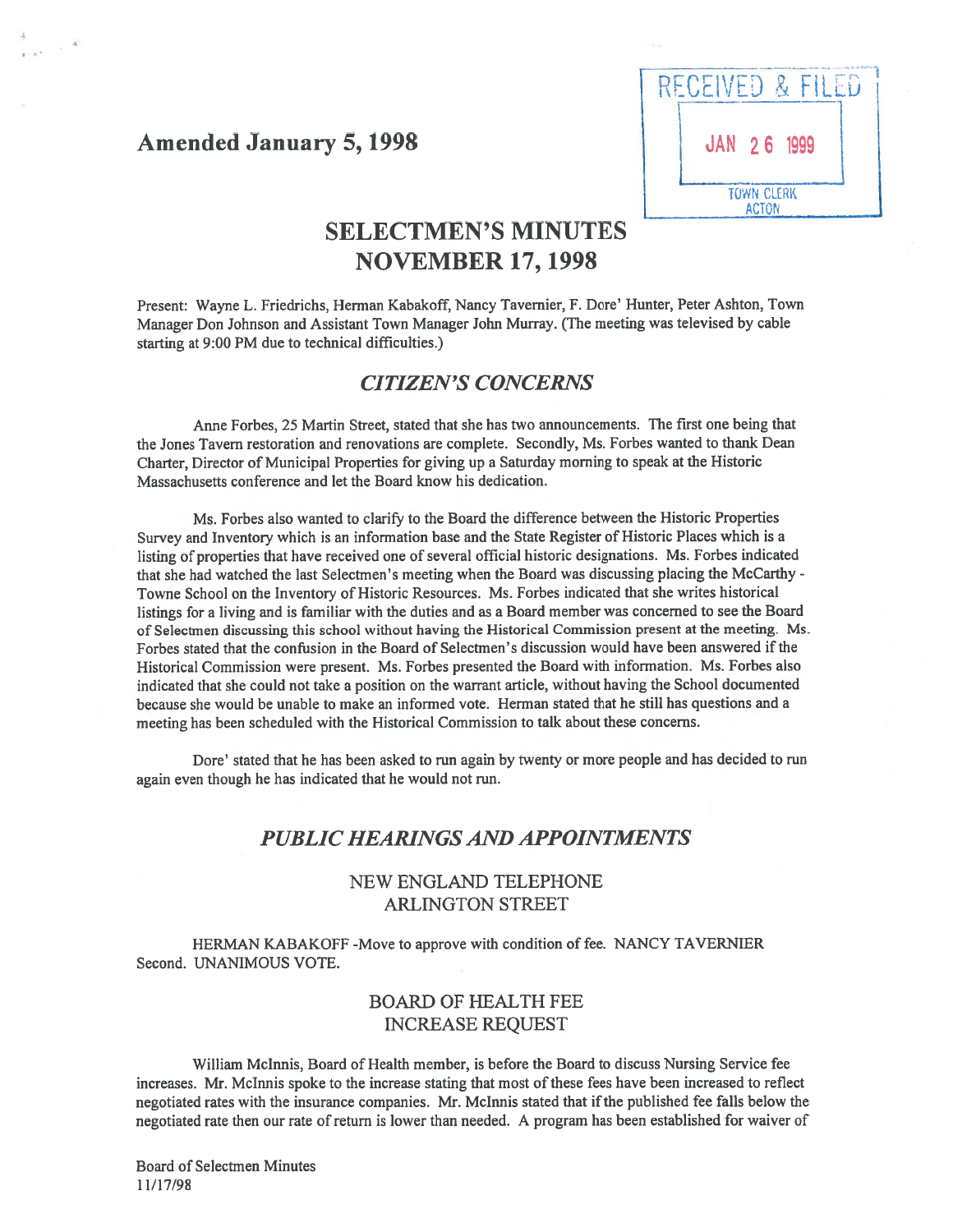increases more closely. HERMAN KABAKOFF - Move to accept rate increases as proposed by the Board of Health. NANCY TAVERNIER - Second. UNANIMOUS VOTE.

 $\sum_{i=1}^N \alpha_i \alpha_i = \alpha_i \alpha_i$ 

#### TAX CLASSIFICATION HEARING

David Brown, Chairman of the Board of Assessors, presented the tax classifications. The Selectmen will need to vote whether or not to shift the rate, adopt an Open Space Discount or Residential Exemptions.

The Town currently has no parcels classified as Open Space and the Residential Exemption reduces the taxable value of <sup>a</sup> taxpayers principal residence with certain exclusions, and ifthis were to be shifted who <sup>p</sup>icks up the shift. The lower value houses would benefit more than <sup>a</sup> higher value house who would tax on the shift. Other exemptions are available to the Elderly. The Small Commercial Exemption reduces the taxable value of eligible businesses by up to 10%. Eligible businesses are determined by the Department of Employment and Training. If this exemption is applied then the exemptions are recovered by increasing the tax levy upon the balance of commercial businesses.

<sup>A</sup> shift to Commercial Industrial of <sup>5</sup> % would <sup>g</sup>ive <sup>a</sup> \$300,000 home <sup>a</sup> decrease of about \$50.00 on their tax bill. Peter Ashton questioned how Commercial and Industrial properties are valued to ensure that the values are effective. Mr. Brown stated that every three years <sup>a</sup> reevaluation is conducted and to ensure that the values are appropriate. The Board of Assessors feel comfortable with the values assessed to the Commercial Properties. Exercises are conducted to ensure appropriate values. Peter asked if studies have been done regarding the split tax rate. Peter stated that there are <sup>a</sup> number of towns that currently have <sup>a</sup> split tax rate and have thriving commercial property.

Nancy commented on how goo<sup>d</sup> of ajob Mr. Brown did. Nancy stated that she downloaded information showing that the tax rate has only increased by one penny since FY88. Wayne indicated that he is in favor of <sup>a</sup> flat tax rate. Dore' indicated that he supports <sup>a</sup> flat tax rate. Dore' stated that there has been some shrinkage in commercial properties in the last year and we should strive to achieve more commercial businesses in Acton.

Bill Lawrence stated on behalf of the Chamber of Commerce, that the Town of Concord had <sup>a</sup> split rate and has since taken it from 20% to flat rate. Mr. Lawrence stated that the Chamber fully supports a flat tax rate. DORE' HUNTER - Move to continue tax classification hearing to December 8 at 8:25 PM. NANCY TAVERNIER - Second. UNANIMOUS VOTE.

Wayne asked Peter if <sup>a</sup> Task force should be developed regarding tax abatements for the Elderly and or others. <sup>A</sup> suggestion was made to set up an Elderly Task Force to discuss this issue. Peter to draft letter. Dore' stated that check off for contributions to help alleviate the burdens. Dore suggested that the task force work on all exemptions and also concentrate on getting people to help. Dore' wants to see these two warrant articles on the spring town meeting. Nancy stressed that there should be an income measurement not just an age limitation.

#### LIP APPLICATION HARRIS STREET VILLAGE

Mark O'Hagen, representative of the developer of Harris Street Village, gave an overview of the proposal. This LIP application would allow for <sup>4</sup> homes to be sold at an affordable rate of \$94,500. This application has been reviewed and endorsed by the Acton Community Housing Corporation. The Board of Selectmen are being asked to endorse, suppor<sup>t</sup> and sign this application. DORE' HUNTER - Move to suppor<sup>t</sup> this application and have chairman sign. NANCY TAVERNIER - Second. UNANIMOUS VOTE. Wayne stated that he does not generally suppor<sup>t</sup> these projects and he was uncomfortable with this project. Nancy stated that by approving this small project we can ultimately say no to other larger projects that we do not necessarily like. NANCY TAVERNIER - Move to authorize the chairman to sign the second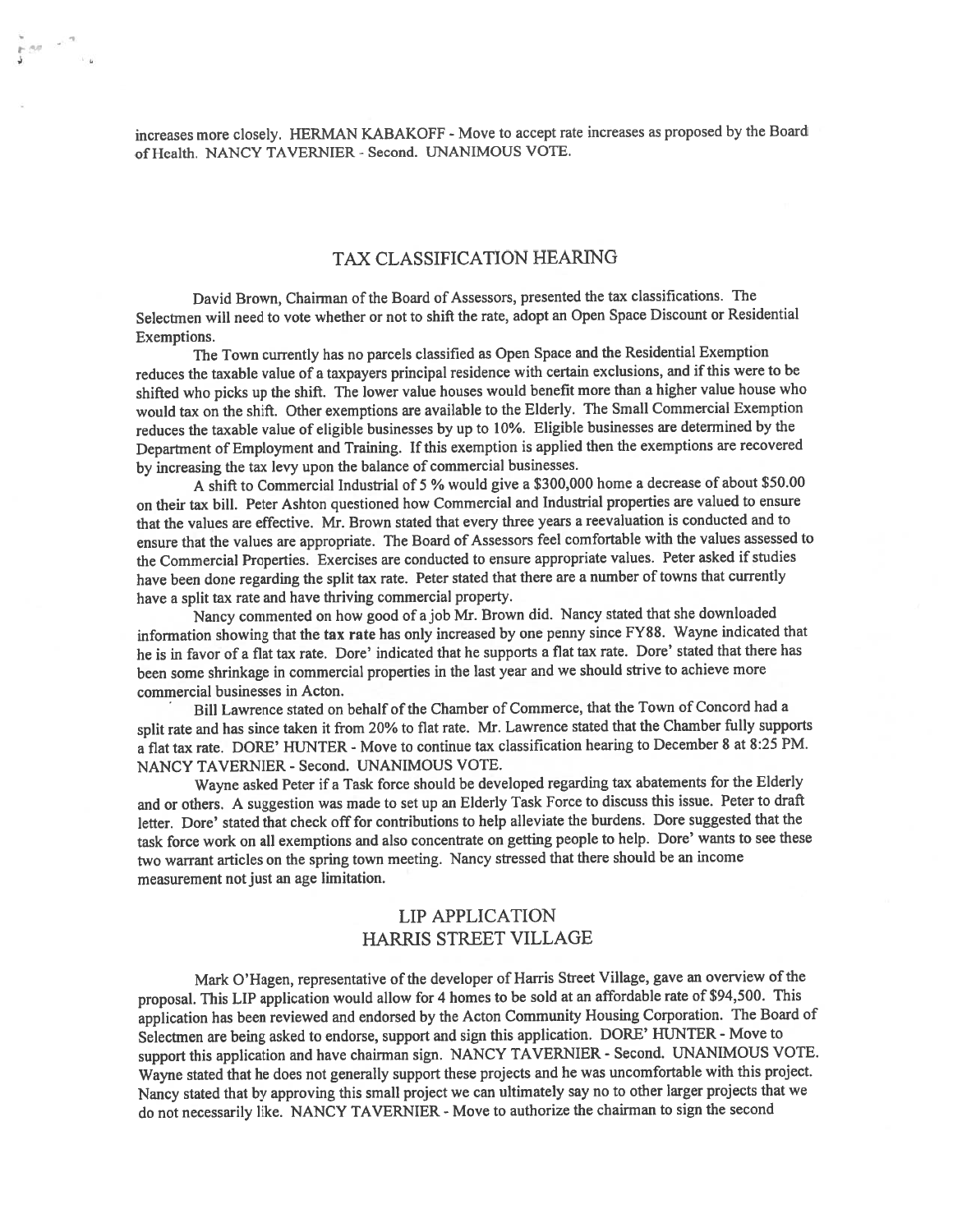November 13, 1998

TO Board of Selectmen

FROM: Wayne Friedrichs, Chairman

SUBJECT: Selectmen's Report

# AGENDA

### Room 204 November 17, 1998 7:30 P.M.

## I. CITIZEN'S CONCERNS

## II. PUBLIC HEARINGS & APPOINTMENTS

- 1. 7:31 BOSTON EDISON ARLINGTON STREET Request for 4 new poles for Board Action.
- 2. 7:45 BOARD OF HEALTH FEE INCREASE REQUEST— Enclosed please find <sup>a</sup> reques<sup>t</sup> to increase the fees of the Nursing Service for Board review.
- 3. 8:00 TAX CLASSIFICATION HEARING Enclosed please find materials from the Assessors in conjunction with tonight's Public Hearing for Board review.
- 4. 8:45 LIP APPLICATION HARRIS STREET VILLAGE Enclosed please find materials from North West Structures regarding affordable units and reques<sup>t</sup> for Board endorsement of the LIP Application as outlined in the attached materials.

## III. SELECTMEN'S BUSINESS

5. 1999 ANNUAL LICENSE RENEWALS — Enclosed please find the list of licenses that require Board action.

6. FIRST READING OF E-MAIL POLICY — Enclosed please find <sup>a</sup> copy of the E-mail policy for Board action.

7. PUBLIC RELATIONS — At the reques<sup>t</sup> of Selectman Tavernier, as outlined in her memorandum of October  $23<sup>rd</sup>$ , she asks that the Board discuss the issue of public relations procedures.

8. AB CELEBRATION SIGN REQUESTS — Enclosed please find <sup>a</sup> reques<sup>t</sup> and Staff recommendation for Board review and action.

#### 9. OTHER